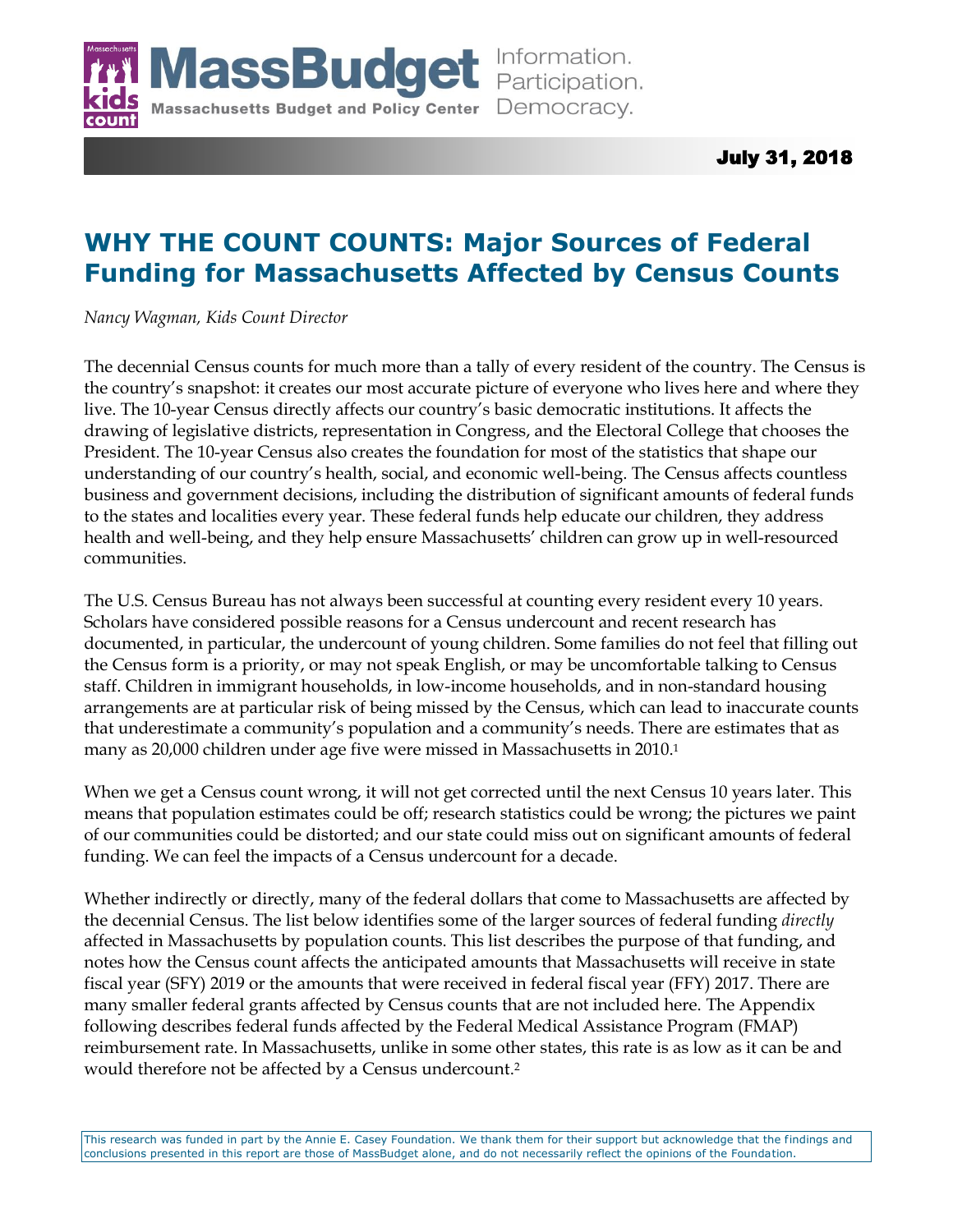## **ALLOTMENTS DIRECTLY AFFECTED BY CENSUS POPULATION COUNTS**

### *1. Special Education Grants to States*

### **SFY 2019: \$290.9 million**

The federal Individuals with Disabilities Education Act (IDEA) authorizes the federal government to make grants to states for special education and related services for children with disabilities.<sup>3</sup> The allocation to each state is based, in part, on each state's **relative share of school-aged children** and each state's **relative share of school-aged children in poverty**. <sup>4</sup> These numbers come directly from Census counts and Census-derived estimates.

### *2. Title 1 Grants to Local Education Agencies*

### **SFY 2019: \$244.4 million**

Title I grants are available to local school districts to improve both teaching and learning in schools with relatively large shares of low-income children.<sup>5</sup> The allocation of funds to schools comes directly from Census population data, and tabulations of administrative records data to estimate of the **number of children aged five through 17 in families in poverty for each school district**. 6

## *3. Head Start/Early Head Start*

### **FFY 2017: \$156.5 million**

Head Start and Early Head Start grants support the locally-run and federally-funded preschool programs that help low-income young children prepare for kindergarten.<sup>7</sup> The allocation of program expansion funds is based on a state's **relative share of underserved children younger than five under the poverty line.<sup>8</sup>** These numbers are derived from Census counts.

### *4. Special Supplemental Nutrition Program for Women, Infants, and Children (WIC)* **SFY 2019: \$79.0 million**

The WIC program provides nutritious food, guidance on healthy eating, and support for breastfeeding to low-income pregnant and postpartum women, as well as infants and children determined to be at nutritional risk.<sup>9</sup> A state's allocation of WIC funds is directly related to Census counts. Each state receives what is known as a "fair share" allocation of food based on the **state's share of the national total of potentially eligible population at 185 percent of poverty**. 10

### *5. Child Care Development Fund Mandatory and Matching Fund – Entitlement* **SFY 2019: \$75.5 million**

The Child Care Development fund supports state development of child care programs and policies, including resources to help parents choose high quality early education and care. There is also a particular focus on expanding the access to quality care for low-income children.<sup>11</sup> These funds require a state "match", meaning the state must spend a portion of its own funds to receive the federal funds, although the state may use a portion of its federal Temporary Assistance for Needy Families (TANF) block grant as part of its state match, and Massachusetts does just that.<sup>12</sup> Allocations of the Mandatory Funds portion of this block grant are based on historical spending levels for certain federal benefit programs. Allocations of the Matching Funds portion of this grant are directly connected to Census counts, as they are **distributed based on the state's relative share of the number of children under age 13**. 13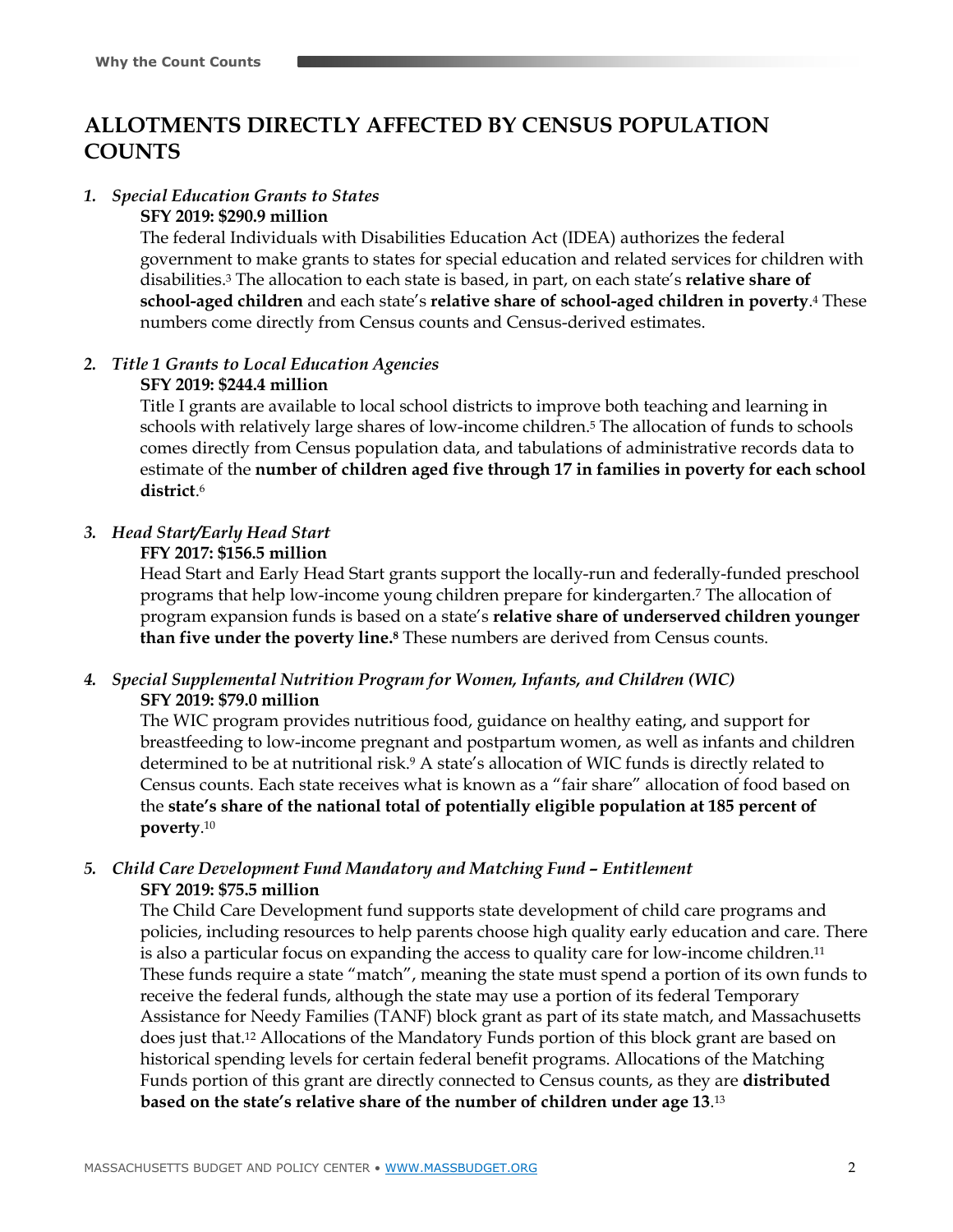*Child Care Development Block Grant – Discretionary*

### **SFY 2019: \$35.3 million**

The allocation of discretionary Child Care Development Block Grant funds is also derived from Census counts, as they are **based on the population under five years old,** the share of students receiving free or reduced-price lunch, and per capita personal income estimates.<sup>14</sup>

## *6. State Vocational Rehabilitation Services Program*

### **SFY 2019: \$47.4 million**

The federal vocational rehabilitation grants support assessment, counseling, and services including vocational rehabilitation and training and job placement for persons with disabilities. This is an integral part of the state's overall workforce development system.<sup>15</sup> These funds require a state match, meaning a state must spend some of its own funds on these services. (Total funding is 78.7 percent from federal funds and 21.3 percent from state funds.)<sup>16</sup> The federal funds are allocated to the state based on a formula directly affected by Census counts, including total **state population and per capita income.**<sup>17</sup>

## *7. Social Services Block Grant*

### **SFY 2019: \$33.2 million**

States may use the Social Services Block Grant funds to support families, prevent the abuse or neglect of adults or children, and reduce unnecessary institutionalization. <sup>18</sup> Allotment to the states is directly affected by Census population counts, as the **grants are allocated based on relative population size.**<sup>19</sup>

# *8. Community Development Block Grant—Entitlement and Non-Entitlement*

## **FFY 2017: \$31.2 million (Entitlement grants)**

## **FFY 2017: \$29.8 million (Non-entitlement grants)**

The Community Development Block Grant program supports the creation of affordable housing and the expansion of economic opportunity for low- and moderate-income people. The formula for the allocation of both the entitlement and non-entitlement portions of these funds are directly affected by Census counts, as they are based on **population or population growth**, **poverty rates,** and **housing overcrowding or age of housing** which come from Census data.<sup>20</sup>

## **ALLOTMENT PARTLY AFFECTED BY CENSUS POPULATIONS COUNTS**

## *1. Children's Health Insurance Program (CHIP)*

## **SFY 2019: \$600.5 million (only a portion of this affected by Census counts)** The Children's Health Insurance Program (CHIP) reimburses the state for a portion of its spending on health insurance for low- and moderate-income children and pregnant women.<sup>21</sup> See Appendix for discussion of state Federal Medical Assistance Percentage (FMAP) reimbursement, and its very indirect relationship to Census counts in Massachusetts. In

addition to FMAP reimbursement, however, CHIP also has had an "allotment increase factor" that is directly affected by Census counts. This amount is apportioned among the states based on the **child population and growth in per capita national health expenditures. 22**

## **ALLOTMENT INDIRECTLY AFFECTED BY CENSUS COUNTS**

*1. Low Income Home Energy Assistance Program (LIHEAP)*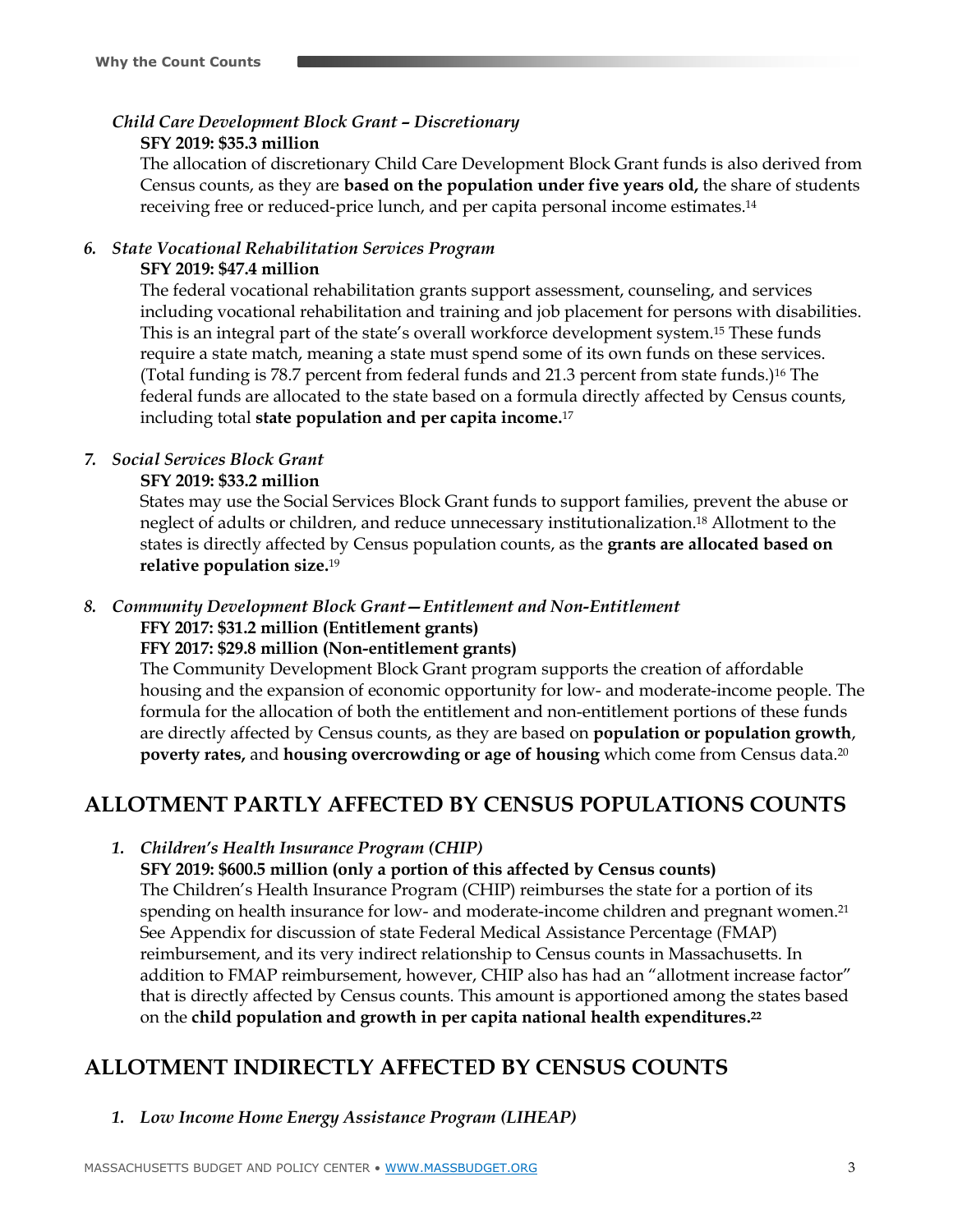### **SFY 2019: \$136.5 million**

The federal fuel assistance program, known as the Low Income Home Energy Assistance Program (LIHEAP), helps low-income families pay for heat (or air conditioning in hot climates) as well as for weatherization.<sup>23</sup> The funding allotment to states includes the calculation of **expenditures on home energy costs for low-income households** that comes directly from Census survey data.<sup>24</sup>

## **APPENDIX: Massachusetts Program Allotments Not Directly Affected by Census Counts (Funding Based on Federal Medical Assistance Percentage or FMAP)**

The single largest source of federal revenue that supports the state budget comes through a formula known as FMAP, the Federal Medicaid Assistance Percentage. FMAP specifies the federal reimbursement rate for state spending on Medicaid and the Children's Health Insurance Program (CHIP). The minimum FMAP reimburses a state for 50 percent of spending, according to a state's per capita income, where higher-income states receive a lower reimbursement rate than do lower-income states. Per capita income is computed based on Census population estimates. Massachusetts and 13 other states are already at the minimum FMAP reimbursement rate, so an undercount in the 2020 Census would not change Massachusetts' FMAP.<sup>25</sup>

Medicaid is what is known as a "mandatory" program. The federal government distributes funding to the states as a reimbursement for spending, based on the FMAP as established by a formula in the Social Security Act.

## *1. Medical Assistance Program/Medicaid (MassHealth)* **SFY 2019: \$9.90 billion**

#### *Reimbursement for state spending.*

These federal dollars reimburse the state for spending on the Commonwealth's Medicaid program (MassHealth), which provides affordable health insurance to more than 1.8 million residents of the Commonwealth, including more than half the state's children.<sup>26</sup> This funding also supports key elements of the state's services for adults with disabilities. Medicaid funding plays an important role supporting the operations and services in a dozen state agencies, including the Departments of Mental Health, Public Health, Developmental Services, Elder Affairs, and more.

#### **SFY 2019: \$425.6 million<sup>27</sup>**

#### *Amount of Medicare Part D "clawback".*

The Medicare Part D clawback is a calculation of the amount that the state must pay to the federal government based on estimated MassHealth savings on prescription medications due to the expansion of the Medicare Part D program to cover more prescription drug costs for Medicaid-eligible individuals also on Medicare. This amount is directly related to the state's FMAP reimbursement amounts.<sup>28</sup>

#### *2. Foster Care (Title IV-E)*

#### **SFY 2019: \$100.1 million**

*Reimbursement for state spending.* The Title IV-E Foster Care program is a "mandatory" program that supports states' child welfare and child protection programs, including foster care.<sup>29</sup> The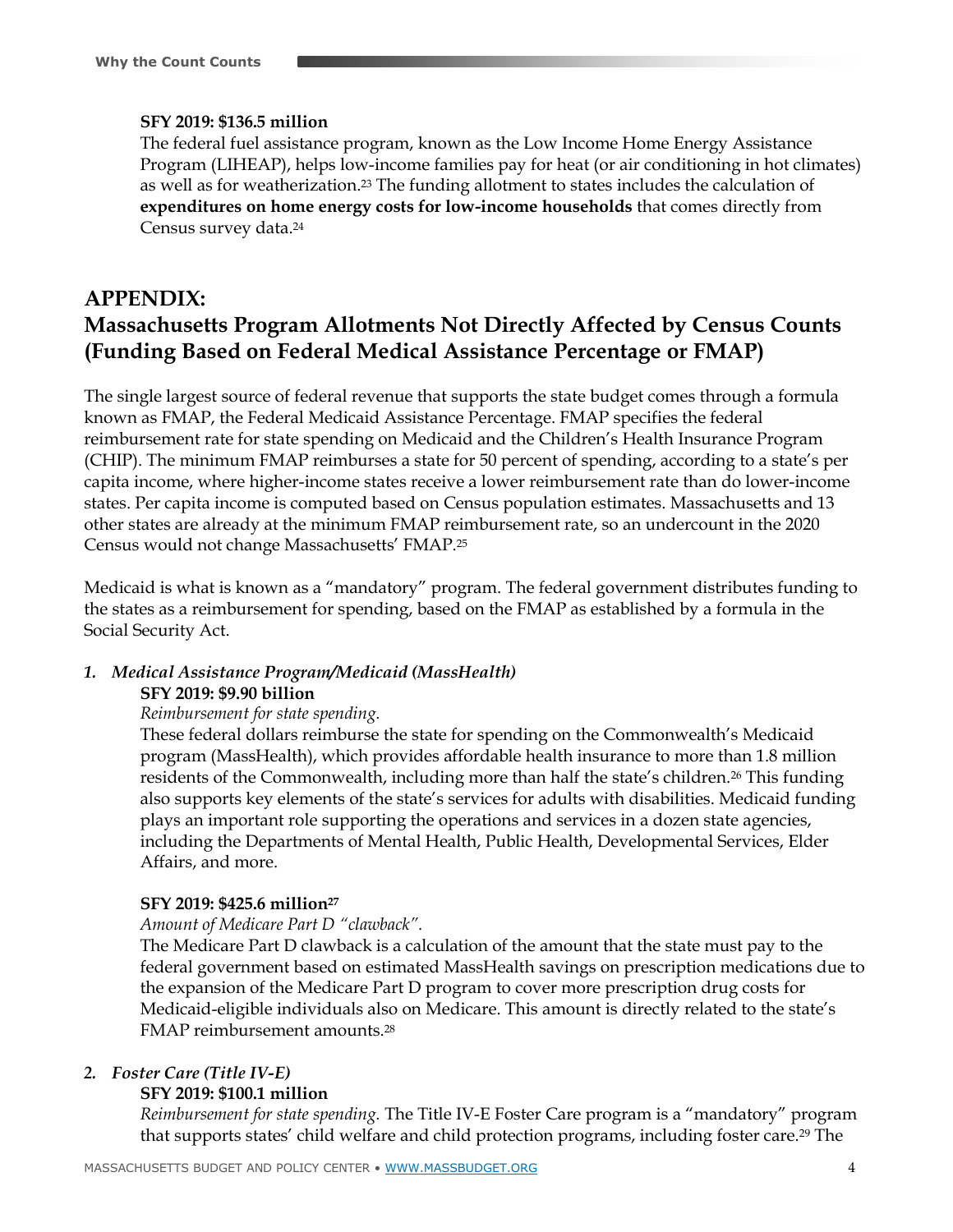$\overline{a}$ 

recent passage of the Family First Prevention Services Act amending Title IV-E will allow for funds to be used for mental health and substance use disorder treatment and prevention.<sup>30</sup>

## *3. Adoption Assistance (Title IV-E)*

### **SFY 2019: \$29.7 million**

*Reimbursement for state spending.* The Title IV-E Adoption Assistance program is a "mandatory" program that supports states' child welfare and child protection programs, particularly adoption assistance for children with special needs.<sup>31</sup>

### *4. Children's Health Insurance Program (CHIP) – also included above* **SFY 2019: \$600.5 million (total)**

Reimbursement for state spending, based on an enhanced FMAP. The legislated FMAP for Massachusetts is 65 percent however, under the Affordable Care Act, in Fiscal Years 2016 to 2019, the FMAP increased by 23 percentage points to 88 percent, and in Fiscal Year 2010 by 11.5 percentage points to 76.5 percent. In Fiscal Year 2021 the enhanced FMAP for CHIP will return to 65 percent.<sup>32</sup> (See above description for the impact of Census counts on the CHIP allotment increase.)

<sup>11</sup> See [https://beta.sam.gov/fal/93975b9d38b7a3412007ad0f8cbc00e6/view?keywords=93.596&sort=](https://beta.sam.gov/fal/93975b9d38b7a3412007ad0f8cbc00e6/view?keywords=93.596&sort=-relevance&index=&is_active=true&page=1) [relevance&index=&is\\_active=true&page=1.](https://beta.sam.gov/fal/93975b9d38b7a3412007ad0f8cbc00e6/view?keywords=93.596&sort=-relevance&index=&is_active=true&page=1)

<sup>1</sup> See the U.S. Census Bureau website for a range of analyses of Census undercounts going back for decades, including Kirsten K. West and J. Gregory Robinson, "What Do We Know About the Undercount of Children?" August 1999, available at [https://www.census.gov/population/www/documentation/twps0039/twps0039.html#hist.](https://www.census.gov/population/www/documentation/twps0039/twps0039.html#hist) More recently, see the U.S. Census Bureau, "The Undercount of Young Children," August 2014, p. 25, available at

[https://www.census.gov/content/dam/Census/library/working-papers/2014/demo/2014-undercount-children.pdf.](https://www.census.gov/content/dam/Census/library/working-papers/2014/demo/2014-undercount-children.pdf)

<sup>2</sup> Funding data come either from the Governor's state Fiscal Year (SFY) 2019 budget documents, or from federal spending data provided by the U.S. General Services Administration (beta.sam.gov formerly usaspending.gov) for federal Fiscal Year (FFY) 2017.

<sup>3</sup> See [https://beta.sam.gov/fal/7d1b0b77f4d9dbb510f8d3761a0fc2f4/view.](https://beta.sam.gov/fal/7d1b0b77f4d9dbb510f8d3761a0fc2f4/view)

<sup>4</sup> See [https://www.law.cornell.edu/uscode/text/20/1411.](https://www.law.cornell.edu/uscode/text/20/1411)

<sup>5</sup> See [https://beta.sam.gov/fal/5cf63f2103288e68b821af752cafc460/view?keywords=84.010&sort=](https://beta.sam.gov/fal/5cf63f2103288e68b821af752cafc460/view?keywords=84.010&sort=-relevance&index=&is_active=true&page=1) [relevance&index=&is\\_active=true&page=1.](https://beta.sam.gov/fal/5cf63f2103288e68b821af752cafc460/view?keywords=84.010&sort=-relevance&index=&is_active=true&page=1)

<sup>6</sup> See "Allocating Grants for Title I", National Center for Education Statistics, January 2016, p.5, available at [https://nces.ed.gov/surveys/AnnualReports/pdf/titleI20160111.pdf.](https://nces.ed.gov/surveys/AnnualReports/pdf/titleI20160111.pdf)

<sup>7</sup> See Nancy Wagman, *Obstacles on the Road to Opportunity: Finding a Way Forward*, Mass. Budget and Policy Center, p.45, available a[t http://massbudget.org/reports/pdf/Obstacles%20on%20the%20Road%20to%20Opportunity.pdf.](http://massbudget.org/reports/pdf/Obstacles%20on%20the%20Road%20to%20Opportunity.pdf) <sup>8</sup> See [https://www.law.cornell.edu/uscode/text/42/9835.](https://www.law.cornell.edu/uscode/text/42/9835)

<sup>9</sup> See Nancy Wagman, *Obstacles on the Road to Opportunity: Finding a Way Forward*, Mass. Budget and Policy Center, p.39, available a[t http://massbudget.org/reports/pdf/Obstacles%20on%20the%20Road%20to%20Opportunity.pdf.](http://massbudget.org/reports/pdf/Obstacles%20on%20the%20Road%20to%20Opportunity.pdf)

<sup>10</sup> See Final Rule U.S. Department of Agriculture, Food and Nutrition Services, 7 CFR Part 246. October 1, 1994, Sec. 246.16 Distribution of funds, available at [https://www.gpo.gov/fdsys/pkg/FR-1994-10-06/html/94-24673.htm.](https://www.gpo.gov/fdsys/pkg/FR-1994-10-06/html/94-24673.htm)

<sup>12</sup> For an explanation of this, see Nancy Wagman, Elizabeth Schott, LaDonna Pavetti, *Funding for the TANF Program in Massachusetts,* Mass. Budget and Policy Center, August 2014, available at

[http://www.massbudget.org/reports/pdf/TANF%20Spending%20-%202015.pdf.](http://www.massbudget.org/reports/pdf/TANF%20Spending%20-%202015.pdf)

<sup>13</sup> See [https://beta.sam.gov/fal/6003a8fcea33b557d107c5b858944c67/view.](https://beta.sam.gov/fal/6003a8fcea33b557d107c5b858944c67/view)

<sup>14</sup> See U.S. Administration for Children and Families, "FUNdamentals of CCDF Administration", p.24, available at [https://www.acf.hhs.gov/sites/default/files/occ/fundamentals\\_of\\_ccdf\\_administration.pdf.](https://www.acf.hhs.gov/sites/default/files/occ/fundamentals_of_ccdf_administration.pdf)

<sup>15</sup> Email from Yogita Kapoor, Mass. Rehabilitation Commission, July 17, 2018.